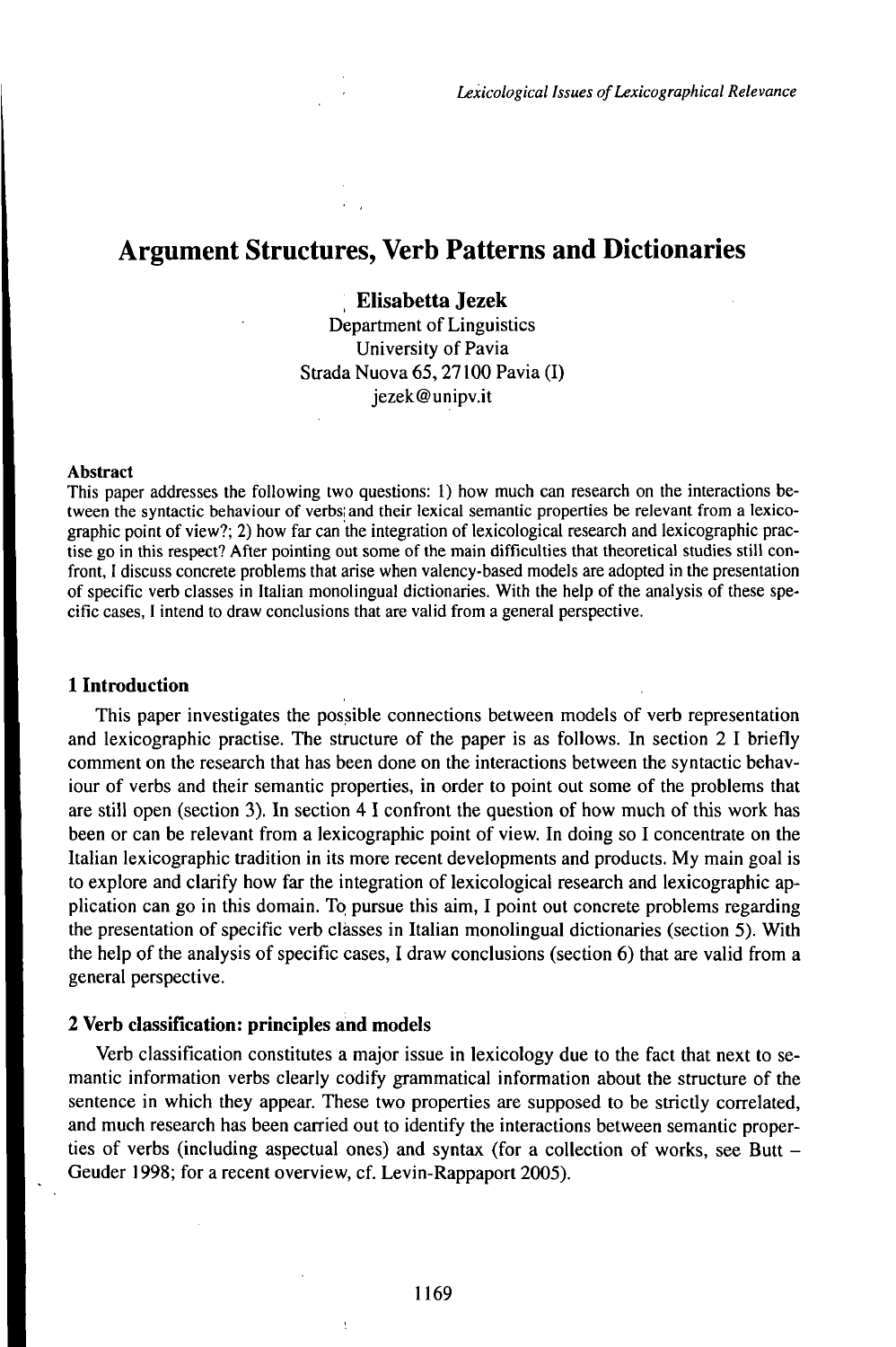Among the most fruitful models developed to account for the interaction between the meaning of verbs and their syntactic behaviour there are the models based on the concept of *valency.* Valency is used here as a general term to indicate the property of a verb to call for a definite *number, semantic type* and *syntactic type* of elements (=arguments). This property is supposed to be derived from its semantics. Arguments are considered *obligatory* both at semantic and syntactic level - they finalize the meaning of <sup>a</sup> verb, and allow unambiguous semantic interpretation in context of highly relational (and consequently highly polysemous) words, as verbs are.<sup>1</sup>

Although Lucien Tesnière is commonly recognized (at least in the European tradition, not so much in the American one) as the first scholar to have introduced the term *valency* in linguistic theory (typically a term of chemistry), it is important to recall that the concept expressed by this term was being debated under different terminologies by many other more or less contemporary scholars, and has been further developed within various theoretical traditions, growing to become a basic organizatorial principle of sentence structure, both from a syntactic point of view (see the distinction between *core* and *periphery)* and from a logicalsemantic one (see the distinction between *predicate* and *argument).* In its broad interpretation the principle of valency can be considered to reside at the core of the notions of *determination* and *selection* discussed in Hjelmslev (1943, 25), of the rules of *subcategorization* and selection ascribed to predicates by Chomsky (1965, 94-95, 113) and of the *projection principle* formulated in Chomsky (1981).

As is well known, instead of distinguishing between *subject* on one hand and *all other complements* on the other (as traditional grammars do), valency theories draw a preliminary distinction between *obligatory* (=arguments) and *non obligatory* (=adjuncts) complements. As a consequence, they allow fine-grained phenomena to be captured that the traditional classification of verbs in transitive and intransitive does not, such as the existence of intransitive one-place and two-place verbs, of transitive two-place and three-place verbs and so on. This difference is schematized in Table 1. *<sup>r</sup>*

| <b>WALLY-WAY</b><br>llin<br>raditional grammar | admeci  |                  | nlements | `cale. |
|------------------------------------------------|---------|------------------|----------|--------|
| <b>MARKETS</b><br><b>Wa</b><br>Nency Meannes   | ------- | <b>Quintents</b> | aduncts  | CAM    |

Table 1. Traditional grammar and valency theories

While the property to require arguments has been referred to as *valency* or *projection,* the set of arguments and their semantic and syntactic features have been referred to as *argument*

<sup>1</sup> Valency models, traditionally based on <sup>a</sup> "projectionist" approach (which maintains that verb syntax is -to various extents – lexically determined) are challenged today by models based on a "constructionist" approach (Fillmore  $\&$ Kay 1999), following which there exists a vast number of prefabricated constructions in language that are not lexically determined and have a meaning on their own. These constructions are assumed to be a level of linguistic representation between lexicon and syntax and to play a central role in language acquisition (Goldberg 1999). However interesting the debate, we do not discuss it further in this paper.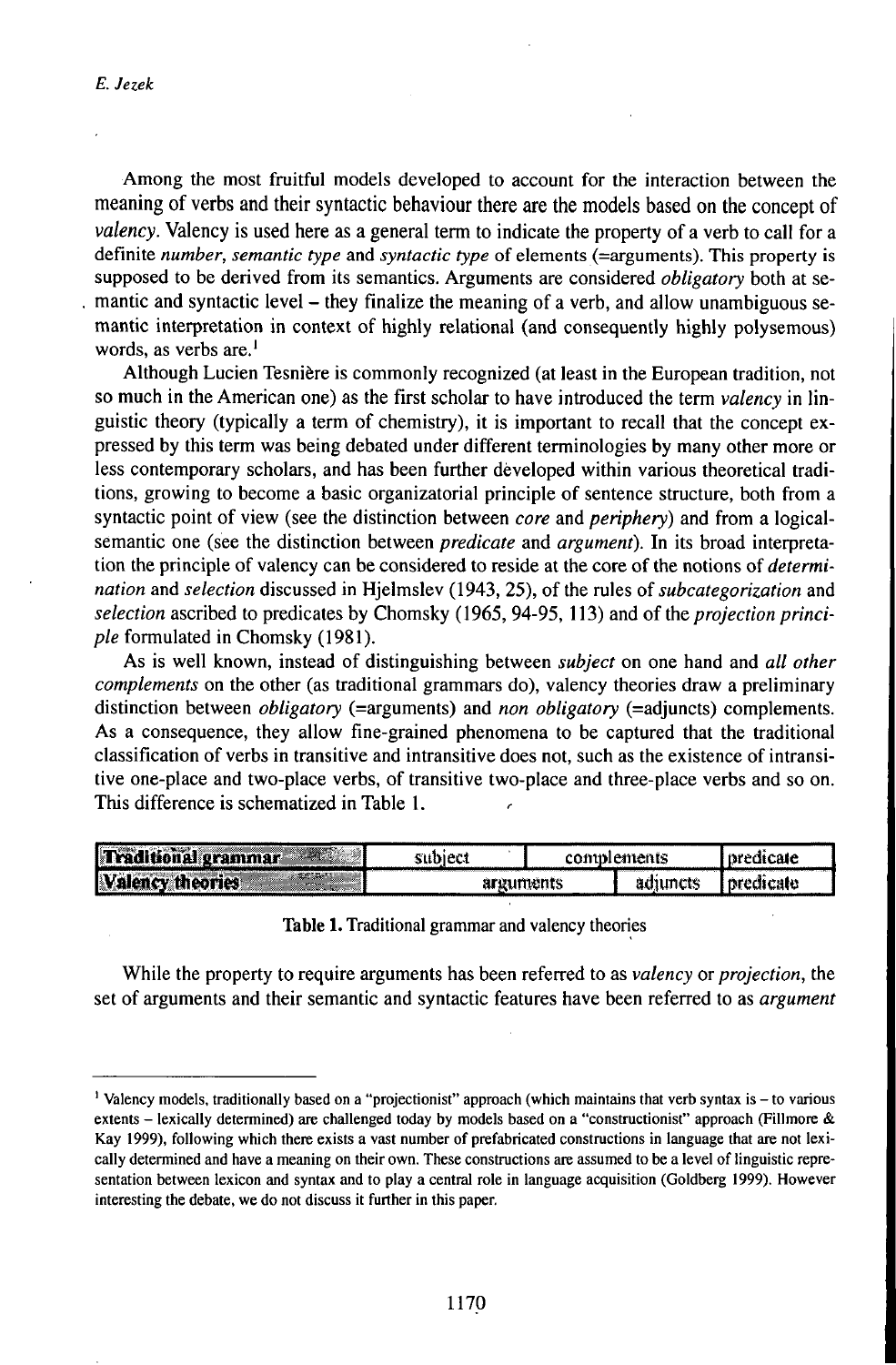*structure* (Grimshaw 1990), *structure actantielle* (Lazard 1994), *predicateframe* (Dik 1989), *case frame* (Fillmore 1968) etc. In this last case *(case frame)*, a single aspect of the phenomenon is considered, namely the role played by the referent of the arguments – active, passive, experiencer, etc. - in the event expressed by the predicate. The same is true for the notion and formalism *oiselectional restrictions* proposed in Chomsky (1965), which refers exclusively to the constraints that the predicate imposes on the referent of its arguments – *abstract, animate, human, countable* and so on).<sup>2</sup> The term I am going to use is *Argument Structure* (henceforth AS).

#### **3 Problems in valency theories**

Valency theories and the models proposed within this framework still confront the following main problems:

- i. establish the number of argument that a certain verb has in a given context (problem of distinguishing between argument and adjuncts);
- ii. clarify which type of information AS contains, besides information on the number of arguments (thematic role of arguments, distinction between external vs. internal argument(s), selectional restrictions on arguments, optionality in the realization of arguments etc.);
- iii. account for the syntactic realization of arguments (subject, direct object, indirect object adverbial expression);
- iv. (from a lexical point of view), account for the fact that single verbs may allow multiple syntactic realizations of their arguments.

In the next section I will address point i) exclusively.

#### *3.1 Number ofarguments in AS*

Normally, when talking about arguments, the distinction between *obligatory* and *non obligatory* elements in the sentence is introduced. Some authors also talk about *optional* arguments (for example Dik 1989 (1997) 86-90), i.e. obligatory elements that can be omitted under certain conditions (not all obligatory elements can be omitted – for example the object of the Italian transitive verb *compilare* (to fill in, to compile) can never be omitted, whereas the object of transitive verb *scrivere* (to write) can):

- (1) (a) 'Luca sta compilando un modulo' (b) \*Luca sta compilando Luca is filling in a form Luca is filling in
	-

argument structure (relational-syntactic relevant meaning)

<sup>&</sup>lt;sup>2</sup> It is important to recall that in most lexical models, argument information is considered to be only part of the lexical knowledge associated with verbs, next to denotational meaning (conceptual structure) and aspectual meaning (event structure). To sum up:

Verb lexical info: conceptual structure (denotational meaning)

event structure (aspectual meaning)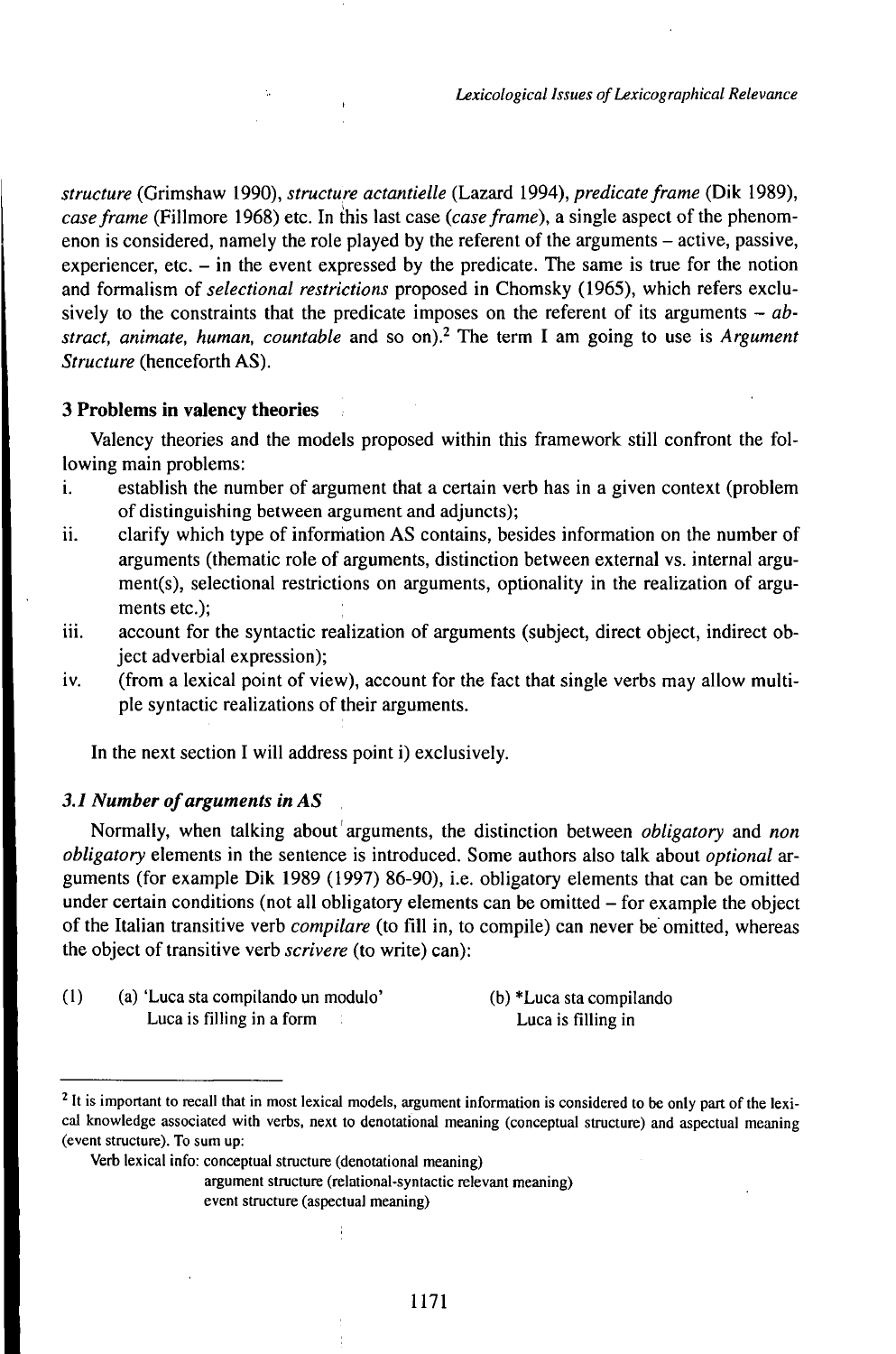| (2) | (a) 'Luca sta scrivendo una lettera' |
|-----|--------------------------------------|
|     | Luca is writing a letter             |

(b) 'Luca sta scrivendo' Luca is writing

The category of the optional argument is interesting but as a matter or fact it obscures the difference between argument and adjuncts. Let us take as an example a motion verb like cadere (to fall): is Destination in (3) an argument? Are Source and Destination both arguments or neither is? Notice that *cadere* semantically entails direction towards a place located in a lower dimension, and when no argument is realized except for the subject, the understood Destination is 'ground' (i.e. 'Luca è caduto' (Luca fell) – with no further specification  $-$  is interpreted as 'Luca è caduto per terra' (Luca fell to the ground)).

| (3) | cordere (to fall) 'Luca è caduto in acqua' | $\int \frac{d}{dx}$ $\sin \left( \frac{d}{dx} \right)$ |  |
|-----|--------------------------------------------|--------------------------------------------------------|--|
|     | Luça fell into water                       | $2\arg a$ <source/>                                    |  |
|     |                                            | Para - celectination > L                               |  |

Whatever the case, the distinction between obligatory, non obligatory and optional is still not enough. Next to verbs that allow optional realization of their arguments, there are verbs that regularly do not express elements that they imply at logical-semantic level, unless these elements are further specified somehow (for example, by an adjective if they are nouns). The following examples clarify this point:

| $(4)$ scolpire (to carve)         | "Luca ha scolpito una statua"<br>Luca carved the statue                            | $f$ arg. <sub>1</sub> <individual><br/>arg.2 <manufact><br/><math>2\arg_{13}</math> <pointed object=""></pointed></manufact></individual>                       |
|-----------------------------------|------------------------------------------------------------------------------------|-----------------------------------------------------------------------------------------------------------------------------------------------------------------|
| $(5)$ tagliare $(10 \text{ cut})$ | 'Luca ha tagliato il pane'<br>Luca has cut the bread                               | <individual><br/><math>arg-1</math><br/><math>arg_2</math> <physical object=""><br/><math>2\arg z_3 \leq \text{kni}</math>fe&gt;</physical></individual>        |
| (6) lagliare (to cut)             | 'Luca ha tagliato i capelli a Luisa'<br>Luca cut Luisa's hair                      | <individual><br/><math>\arg_{r1}</math><br/><math> \arg z  &lt;</math>physical object<math>\geq</math><br/><math>2arg_{13} \leq</math>scissors&gt;</individual> |
|                                   | (7) spazzolare (to brush) 'Luca ha spazzolato le scarpe'<br>Luca brushed his shoes | <individual><br/>arg.<br/><math>arg_{z_2}</math> <physical object=""><br/><math>2arg_{13}</math> <brush></brush></physical></individual>                        |

The examples show that verbs may entail participants that they typically do not mention (case of Instrument with scolpire (4) and tagliare (5, 6)), or incorporate arguments that they cannot express unless they are further specified (case of Instrument with spazzolare (7): we can only say 'Luca ha spazzolato le scarpe con la spazzola *nuova* (with the *new* brush)' and not just 'con la spazzola' "with the brush"). Moreover, verbs like *tagliare* entail different ar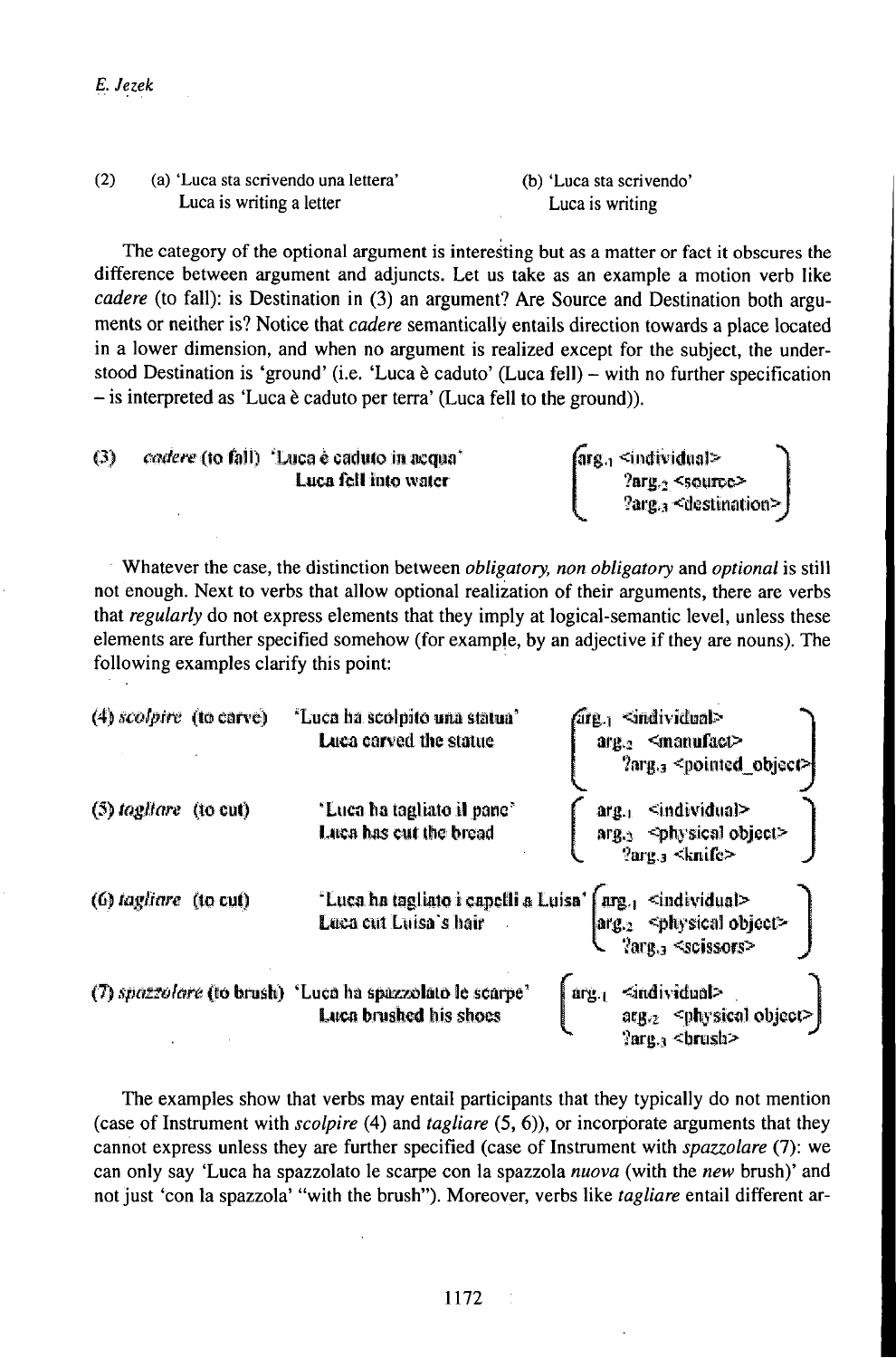guments (Instruments) depending on the semantic type of the referent of the object (if *pane* (bread), then *coltello* (knife), if *capelli* (hair), then *forbici* (scissors), and so on).

All this boils down to show us that it is necessary to draw a clear-cut distinction between *syntactic valency* on one hand (property of predicates to require the implementation of a given number of syntactic slots) and *semantic valency* on the other (property of predicates to call for a set of participants at the level of event semantic representation), and to elaborate a far more refined grid of argument types, besides obligatory and optional (a step in this direction is taken in Pustejovsky 1995, 62-67 where *default* arguments and *shadow* arguments are postulated).

## **4 Argument structure and dictionaries**

Valency is important in monolingual and bilingual dictionaries because it clarifies how verbs work in context (i.e. in syntactic environment) and thus enlightens the syntagmatic behaviour of lexical items. As is widely known, there is a long and well-established tradition of valency dictionaries in German lexicography since Helbig & Schenkel 1968 (this tradition includes monolingual as well as bilingual sources: see for the latter Blumenthal  $-$  Rovere 1998). Extensive works have recently been compiled also for other European languages (see for instance English monolingual Herfst et al. 2004).

However, it has to be noted that despite the growth in number, many valency dictionaries only capture the most superficial side of the phenomenon (i.e. they describe the superficial syntactic pattern), and do not confront the core problem of clarifying what the underlying AS really is (they are not concerned to link syntactic behaviour to the semantic dimension, and they often do not treat semantically related verbs homogeneously). With regard to the indication of AS in dictionaries, from an operative point of view, two main options are followed:

*a) usage:* indicates most frequent use;

*b) logical maximal extension:* indicates the larger possible extension ofAS.

If we go back to the example of *cadere* in (3), we easily see that these two options give rise to radically different lexicographic treatments and that the second option (logical maximal extension) is somehow 'unnatural', since *cadere* is more frequently used with one or two arguments than with three:

*a) cadere* **v. intr.** (1 *arg.)...* 'il libro <sup>è</sup> caduto' (the book fell) *b) cadere* v. **intr.** (3 *arg.)...* 'il libro <sup>è</sup> caduto dal tavolo sul tappeto' (the book fell from the carpet to the ground)

As for the Italian lexicographic tradition, besides specific valency dictionaries, nowadays various general monolingual dictionaries contain valency information (see for instance Devoto Oli 2004-2005, Sabatini Coletti 2006, Zingarelli 2006), even though in most cases they do not go further than to specify the preposition that introduces the indirect object, which selection is often not predictable (Zingarelli 2006 only indicates prepositions when they are obligatory, as in the case of *giovare* (+a) (to be useful for), whereas Devoto-Oli 2004-2005 also indicates them when the argument they introduce is optional, as in the case of *cadere*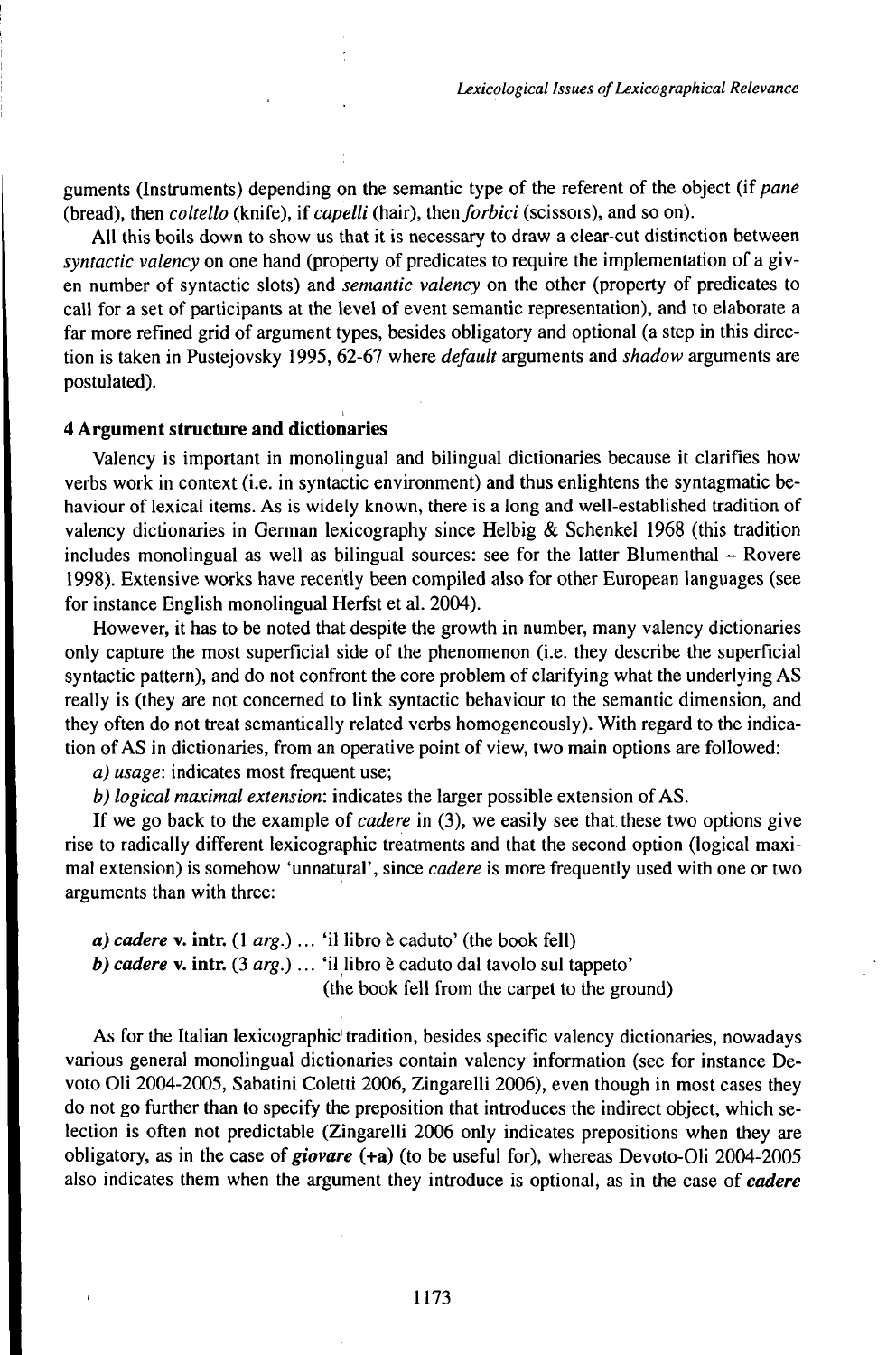(anche con la prep. da, di indicando provenienza, o con  $a$ , in, su per) (also with the prep.  $da. di.$  indicating source, or with  $a, in, su, per$ ).

Sabatini Coletti 2006 on the contrary indicates the global argument structure, selecting the relevant one out of a list of 11 possible structures, which are summarized in Table 2 (so  $g$ = subject;  $v =$  verb;  $arg = argument$ ; prep=preposition; compl.pred. = predicative complement; non  $sogg = absence$  of subject (impersonal verb)):

| Valency formulation and the     |                         | Werbs Example <b>Residents</b>                   |
|---------------------------------|-------------------------|--------------------------------------------------|
| $\mathbf{1.}$ sogg-v            | sbadigliare             | 'Marco sbadiglia'                                |
| 12.<br>SOPP-V-are               | indossare               | 'Luca indossa una cravatta blu'                  |
| 3. sogg-v-arg+compLpred.        | eleggene                | 'gli studenti hanno eletto Luigi rappresentante' |
| 4. sogg-v-arg-prep.arg          | dedicare :              | 'Luca ha dedicato il libro alla madre'           |
| 5. sogg-v-arg-prep.arg-prep.arg | <i><b>Insferire</b></i> | 'l'agenzia ha trasferito la sede da Roma a Pisa' |
| 6. sogg-v-compl.pred            | diventare               | 'Il cielo è diventato grigio'                    |
| 7. sogg-v-compl.pred-prep.arg   | <b>KIRR</b>             | 'la proposta pare un affare a tutti'             |
| 8. sogg-v-prep.arg              | giovare                 | 'lo sport giova alla salute'                     |
| 9. sogg-v-prep.arg-prep.arg     | raccontare              | 'Mario ha raccontato a tutti del suo viaggio'    |
| 10. non sogg-v                  | nevicare                | 'Sta nevicando'                                  |
| 11. non sogg-v-prep.arg         | piovere                 | 'Piove dal soffitto'                             |

Table 2. Valency formulae in Sabatini Coletti 2006

Given the fact that most verbs allow more than a single realization of their arguments, the profile of a verb entry in this last dictionary is highly articulated and frequently contains up to five or six different formulae, strictly correlated to the semantic dimension (i.e. to meaning definitions). See below the entry proposed for *cadere*, where three formulae are employed: [sogg-v], [sogg-v-prep.arg], [sogg-v-prep.arg-prep.arg] (for sake of brevity, we leave out phraseology, etymology, morphological and phonetic information):

from Sabatini Coletti (2006):

#### cadere v.intr. (aus. essere)

#### $\bullet$  [sogg-v]

1 Finire a terra: ho inciampato e sono caduto; spostando il tavolo sono caduti due libri; riferito a eventi naturali, indica a seconda dei casi il movimento, la traiettoria, il distacco: cade la neve, la pioggia; cadono le foglie; cadono i capelli, i denti; cadono le stelle 2 Di cosa, precipitare, crollare: la vecchia casa è caduta; durante il temporale è caduto un albero

3 Disporsi in verticale, pendere, scendere: cadendo, la tenda forma delle grandi pieghe 4 fig. Detto di un potere, una carica, una funzione, finire, essere rovesciato, spesso con soggetto posposto: è caduto il governo

5 fig. Venir meno, cessare del tutto: mentre le telefonavo cadde la linea; è caduta la speranza di ritrovarlo ancora in vita

6 fig. Scendere, diminuire bruscamente: i prezzi delle materie prime caddero di colpo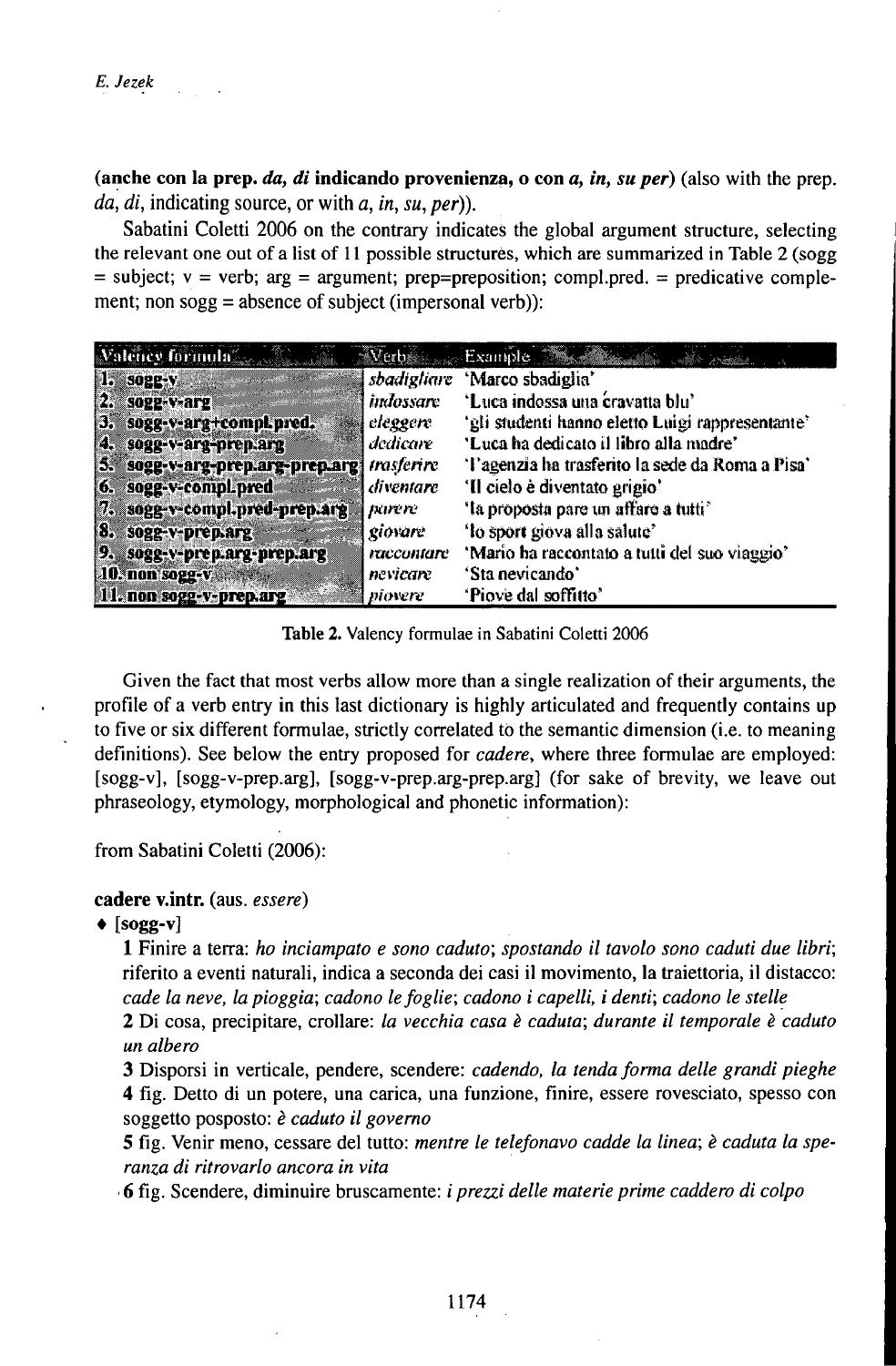7 fig. Detto dell'ombra e del buio, calare, scendere: *cade la notte, la sera;* detto del sole o della luna, tramontare

8 fig. Rimanere ucciso in guerra o nel compiere il proprio dovere, spec. sul lavoro S morire: *in Russia sono caduti migliaia di italiani*

9 fig. Introd. dal verbo *lasciare* e riferito a parola o frase, dire, pronunciare con finta noncuranza: *lasciar c. una parola*

# $\Diamond$  [sogg-v-prep.arg]

1 Muoversi non intenzionalmente, spesso rapidamente, verso il basso, per mancanza di sostegno o equilibrio S cascare: *c. nd vuoto; c. Q, ger terra; la borsa è caduta in acqua;* finire a terra da un luogo o da una posizione: *c. dalla bicicletta; c. dal letto; c. dai quinto piano; mi sono cadute le chiavi dalla tasca*

*2* Pendere, venire giù più o meno in verticale fino a toccare qlco., detto perlopiù di tessuti, fili, capelli: *i capelli le cadono sulle spalle*

3 fig. Andare a finire in un certo luogo S posarsi: *lo sguardo cadde sulla parete difronte; l'accento cade sull'ultima sillaba*

<sup>4</sup> fig. Capitare in un certo momento: *il tuo discorso cade • un momento delicato;* detto di anniversari, aver luogo in una certa data S ricorrere: *quest'anno Natale cade di domenica* 

0 **[sogg-v-prep.arg-prep.arg]** Passare involontariamente da un luogo più alto a uno più basso: *c. dall'argine ndfiume; c. dai tetto sui terrazzo*

Notice that the organization of the entry is based primarily on its AS pattern.

## **5 Problems in lexicographic treatment of argument information**

The opportunity to adopt valency models in dictionaries is evident especially in the frame of grammaticalized dictionaries (i.e. dictionaries that contain information about word grammatical behaviour). However, even within this frame this opportunity is challenged by various facts.<sup>3</sup> I believe one of these facts is represented by the class of Italian pronominal verbs. I use the label *pronominal verb* to refer to a heterogeneous class of verbs which share the formal (= superficial) future of being constructed with the pronominal marker *si* (conjugated in person: *mi* (first person singular) *ti* (second person singular) etc.). In this view, verbs like *arrabbiarsi* (to get angry), *chiudersi* (to close) *commuoversi* (to be moved), *lavarsi* (to wash (oneself)), *pettinarsi* (to *comb one's hair), sciogliersi* (to melt) *sgonfiarsi* (to deflate) are all to be considered pronominal. Not many verbs are used exclusively in the pronominal form in Italian, i.e. are lemmatized with *si* (probably less than a hundred: one of these is *arrabbiarsi* (to get angry) for which no non-pronominal form *\*arrabbiare* is available), while the vast majority of Italian verbs *can* be used both in a pronominal and a non pronominal form (for instance *chiudere/chiudersi* (to close)). Therefore, pronominal use regards a fairly large section of the Italian verbal lexicon and is central to the presentation of Italian verbs in dictionaries.

<sup>&</sup>lt;sup>3</sup> I do not discuss pragmatic facts here such as the requirements of user-friendliness, but concentrate on linguistic representational issues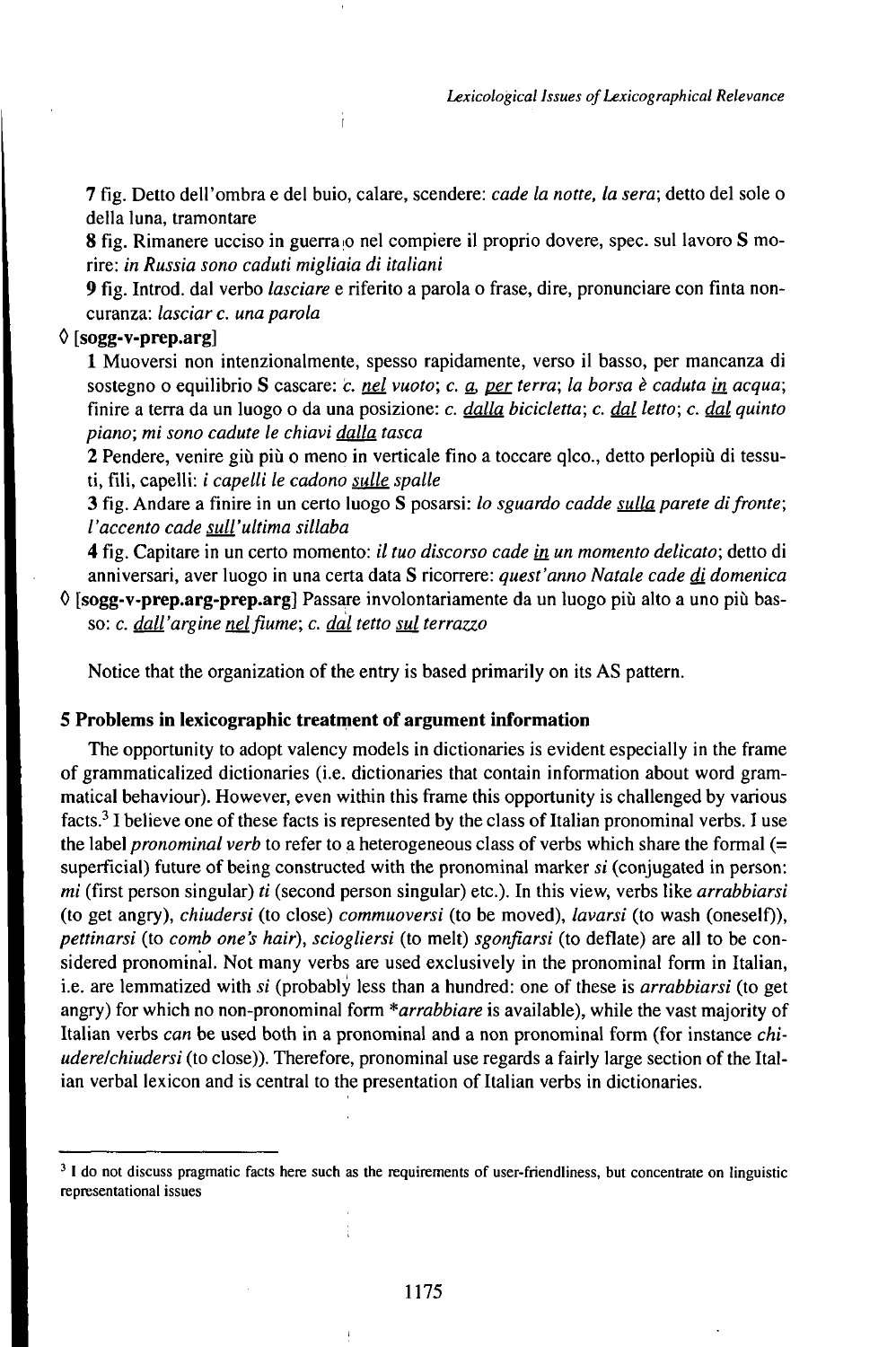*E. Jezek*

Pronominal verbs constitute a problem both from a lexicological and a lexicographic perspective. The reason why these verbs are problematic is that it is not clear what semantic contribution the pronoun *si* brings to the interpretation of the sentence in its various uses. Besides its primary reflexive function, as in *lavare* (to wash) *lavarsi* (to wash (oneself)), in contemporary standard Italian the *si* also discloses non reflexive functions. This is easily shown by the so-called substitution test, where the pronominal marker *si* is replaced by its tonic form *sé,* together with the intensifier *stesso* (self) (thus with *se stesso).* This operation is only possible with reflexive uses:

 $(8)$  verb + se stesso *lavarsi* (to wash (oneself)) lavare se stesso REFL *ammalarsi* (to get ill) \*ammalare se stesso NONREFL

A list of examples of pronominal uses follows:

(9) *guardarsi allo specchio* (to look at oneself in the mirror), *munirsi di biglietto* (to provide oneself with a ticket); *togliersi le scarpe* (to take one's shoes off); *prepararsi la cena* (to prepare one's dinner); *vedersi la partita* (to see the match); *portarsi un libro* (to bring a book with oneself); *ammalarsi* (to get ill); *spaventarsi* (to be frightened), *sgonfiarsi* (to deflate); *rompersi una gamba* (to break one's leg); *salutarsi* (to say hellò to each other); *stringersi la mano* (to shake each other's hand).

With respect to pronominal verbs much research has been done to clarify a) the nature of the pronoun *si* argument or morphological marker, b) its semantic structure and c) the parameters that are at play its semantic/syntactic interpretation. Here I would like to approach the problem from the perspective of argument structure in order to show how the adoption of a strict valency model in the case of Italian pronominal verbs can raise difficulties in integrating lexicological research and lexicographic treatment. The point I am going to raise regards the nature of the *si* with respect to valency theories.

It has been highly debated whether the *si* should be considered an argument or not. By far the most shared interpretation today is that in reflexive constructions the pronominal marker *si* should be considered an argument of the verb, since it is in complementary distribution with a direct object *{lavare il bambino* (to wash the child) ~ *lavarsi* (to wash (oneself)), and if the *si* is left out, an argument is missing *(\*Luca lava* (Luca washes)). This is true not only for direct reflexive uses, as the one reported above, but also for indirect ones (where the argument is introduced by a preposition: *togliere le scarpe al bambino* (to take off the child's shoes) ~ *togliersi le scarpe* (to take off one's shoes) and for reciprocal uses *(aiutare l'amico* (to help the friend)  $\sim$  *aiutarsi* (to help each other)). On the contrary, in its non-reflexive use the *si* is generally considered *not* to be an argument, since it is assumed that it does not refer to an entity in the outside world. The question is then: if not an argument, what is it? In its non reflexive uses, the *si* has been interpreted in different ways by various scholars:

a) syntactic marker of derivation of an intransitive (ergative) use from a transitive one (marker of th-role deletion  $-$  cf. Burzio 1986)  $-$  no specific semantic value is assigned to the *si* in this case;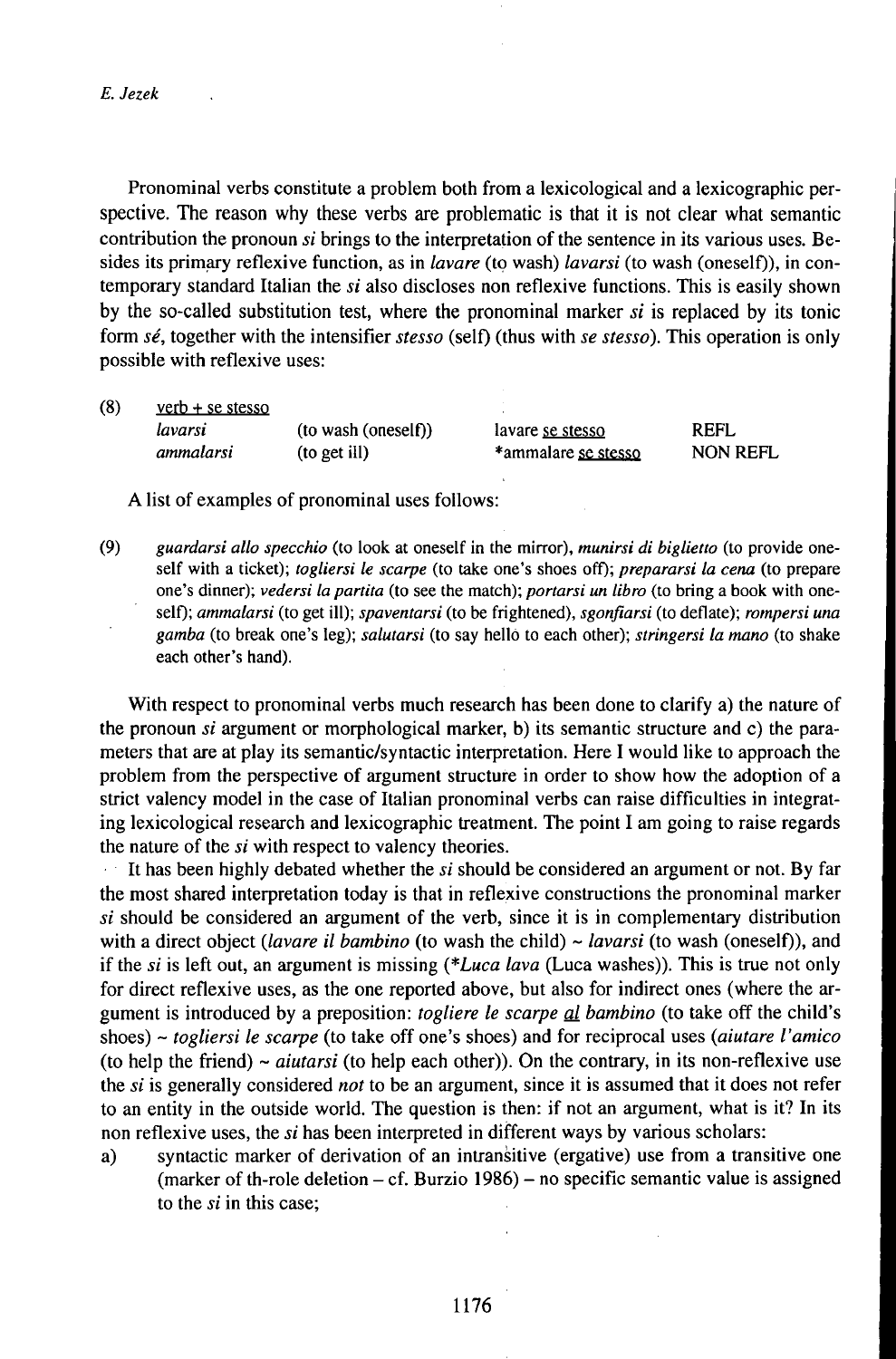- b) anticausative marker, i.e. marker of cause deletion (cf. Cennamo 2003, Centineo 1995);
- c) middle voice marker, i.e. marker that underlines the affectedness of the argument (cf. Wehr 1995).

Recent studies (among others Lo Cascio-Jezek 1999) also have to emphasized the aspectual (resultative) value of si, evident if we consider pairs such as 'fa buio' (it is dark: stative) *'si* fa buio' (it gets dark: resultative), 'il piatto è rotto' (the dish is broken: stative) 'il piatto *si* è rotto' (the dish broke: resultative).

This interpretation of pronominal uses raises at least two problems, one theoretical and one applied:

- 1) Which feature(s) allow us to differentiate reflexive (=argumental) from non-reflexive (non argumentai) uses, and how do we operatively distinguish among the two?
- 2) If *si* is an argument in reflexive uses, and a morphological marker in non reflexive ones, from a lexicographic point of view reflexive uses should be treated differently from non reflexive ones as far as valency is concerned, even though both show the same surface structure. For example *lavarsi* (reflexive two-place verb) should be treated differently from *ammalarsi* (non reflexive one-place verb), *togliersi le scarpe* (reflexive three-place verb: 'togliere le scarpe a se stesso') should be treated differently from *bagnarsi le scarpe* (to get one'shoes wet) (non reflexive two-place verb: \*bagnare le scarpe a se stesso) and so on.

Regarding point 1, it is important to notice that theoretical uncertainty about the features is mirrored in lexicographic practise. The treatment of pronominal verbs in Italian monolingual dictionaries is not systematic and in some cases it is even contradictory. Whereas some dictionaries prefer to classify all pronominal uses under the same category *pronominal verbs* (for example GRADIT, De Mauro 2000) or *reflexive verbs* (for example Sabatini Coletti 2006), other dictionaries draw a distinction between *reflexive* on one hand and non reflexive on the other (in the latter case the label *intransitive pronominal* is commonly adopted), but then assign the same verbal entries to different categories (for example, Zingarelli 2006 considers *ribellarsi* (to rebel) as *intransitive pronominal* (thus non reflexive), while Devoto Oli 2004-2005 classifies it as *reflexive):*

In order to answer the question raised in point  $1$ , I would like here to promote the view that the most effective criterion to distinguish between reflexive and non reflexive uses is the presence or absence of voluntariness of the subject argument in performing the action. In this perspective, if the subject controls the action (=Agent) the construction is reflexive (case of *lavarsi),* if not, it is not reflexive (case of *ammalarsi).* Notice that this parameter also allows one to distinguish reflexive and non reflexive uses of the same verb, as in the following examples:

| (10) | bagnarsi | a. 'Paolo si è bagnato per rinfrescarsi'<br>Paolo wet himself to cool down                | [+control] | <b>REFL</b>     |
|------|----------|-------------------------------------------------------------------------------------------|------------|-----------------|
|      |          | b. 'Ha cominciato a piovere e Paolo si è bagnato'<br>It started raining and Paolo got wet | [-control] | <b>NON REFL</b> |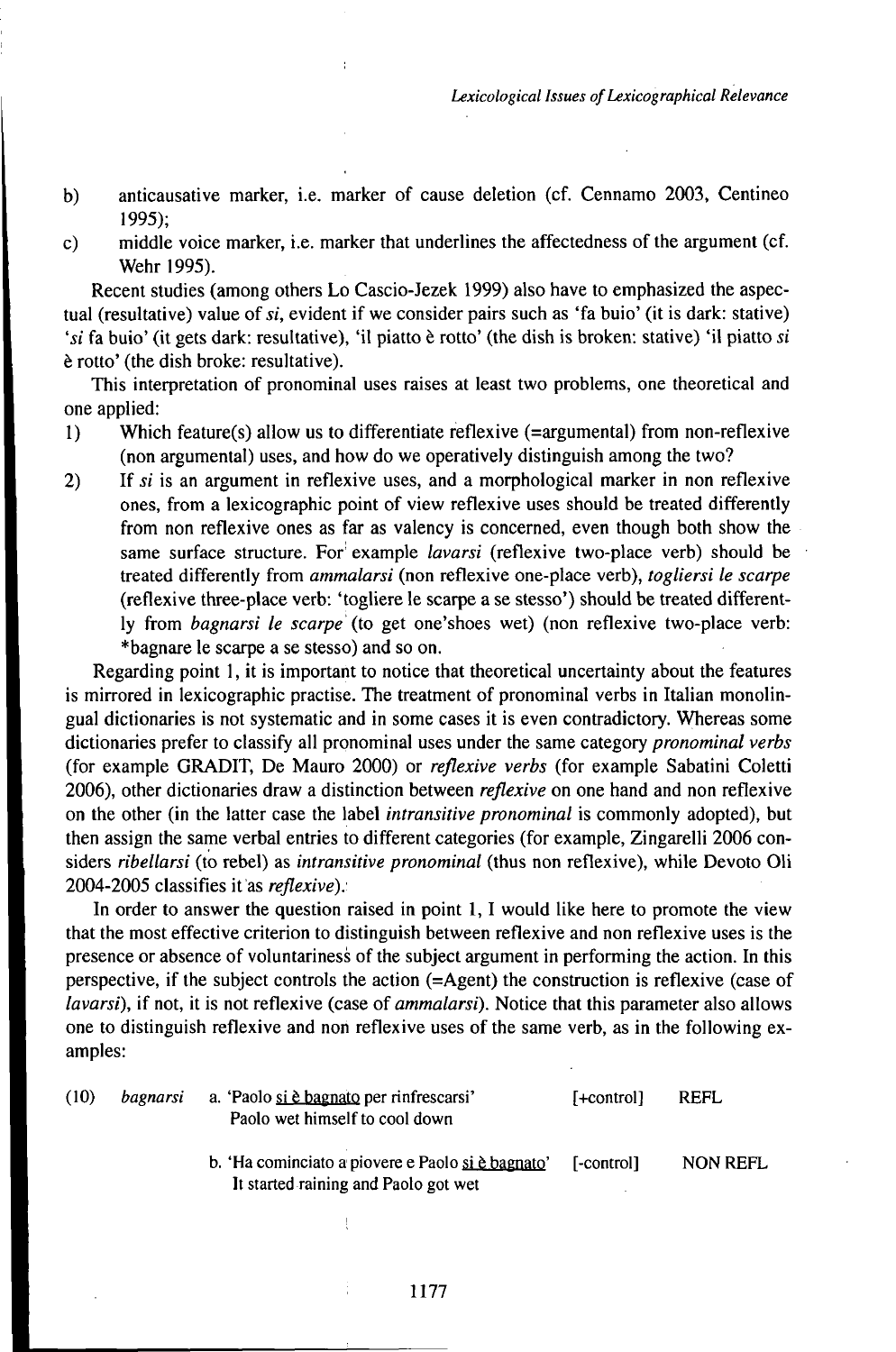*E. Jezek*

In proper reflexive uses, the subject controls (and causes) the event expressed by the verb. Reflexive use usually answers the question:

( 11 ) WHAT DOES/CAUSES *X* TO HlMSELF?

In a decompositional framework,<sup>4</sup> the underlying semantic representation of a reflexive event can be represented as follows:

(12) [[DO xi] CAUSE [BECOME *fyred* yi]]]

where *pred* is the predicate of State correlated to the verb *(bagnato* 'wet'), *x* and *y* are the participants, i indicates co-referentiality, DO, CAUSE, BECOME are the semantic primitives in the lexical meaning of the verb. If we apply (12) to the expression in (10a), it corresponds to:

(13) 'Paolo *si* è bagnato per rinfrescarsi' [[DO xi] CAUSE [BECOME [*bagnato* yi]]]

On the other hand, in non reflexive uses, the subject does neither control nor cause the évent. The event is presented as something happening to the subject and therefore answers the question:

(14) WHAT HAPPENS (UNCONSCIOUSLY) TO X?

The underlying semantic representation of a non reflexive event is the following:

 $(15)$  [BECOME[pred x]]

If we apply (15) to the expression in (10b) it corresponds to:

( 16) 'Ha cominciato a piovere e Paolo *si* è bagnato' , [BECOME *[bagnato x]]*

Let us now turn to point 2. The option to distinguish between reflexive uses and non reflexive ones in terms of valency, although justified from a theoretical point of view, is not convenient from a lexicographic perspective. This option is highly counterintuitive to the user, who apparently never analyses pronominal forms as being formed by verb + pronominal argument, but rather considers them as lexicalized forms, even in their reflexive uses. How, then, can the two perspectives be reconciled? I believe a way to reconcile the two perspectives is to exclude the si in valency calculus (thus never treating the *si* as argument), on the basis of the assumption that even in its reflexive uses the pronominal marker is never referentially autonomous (while 'regular' arguments always are) but shares the referent with the

<sup>4</sup> The formalism in (12) recalls the *logical structures* proposed in Dowty 1979.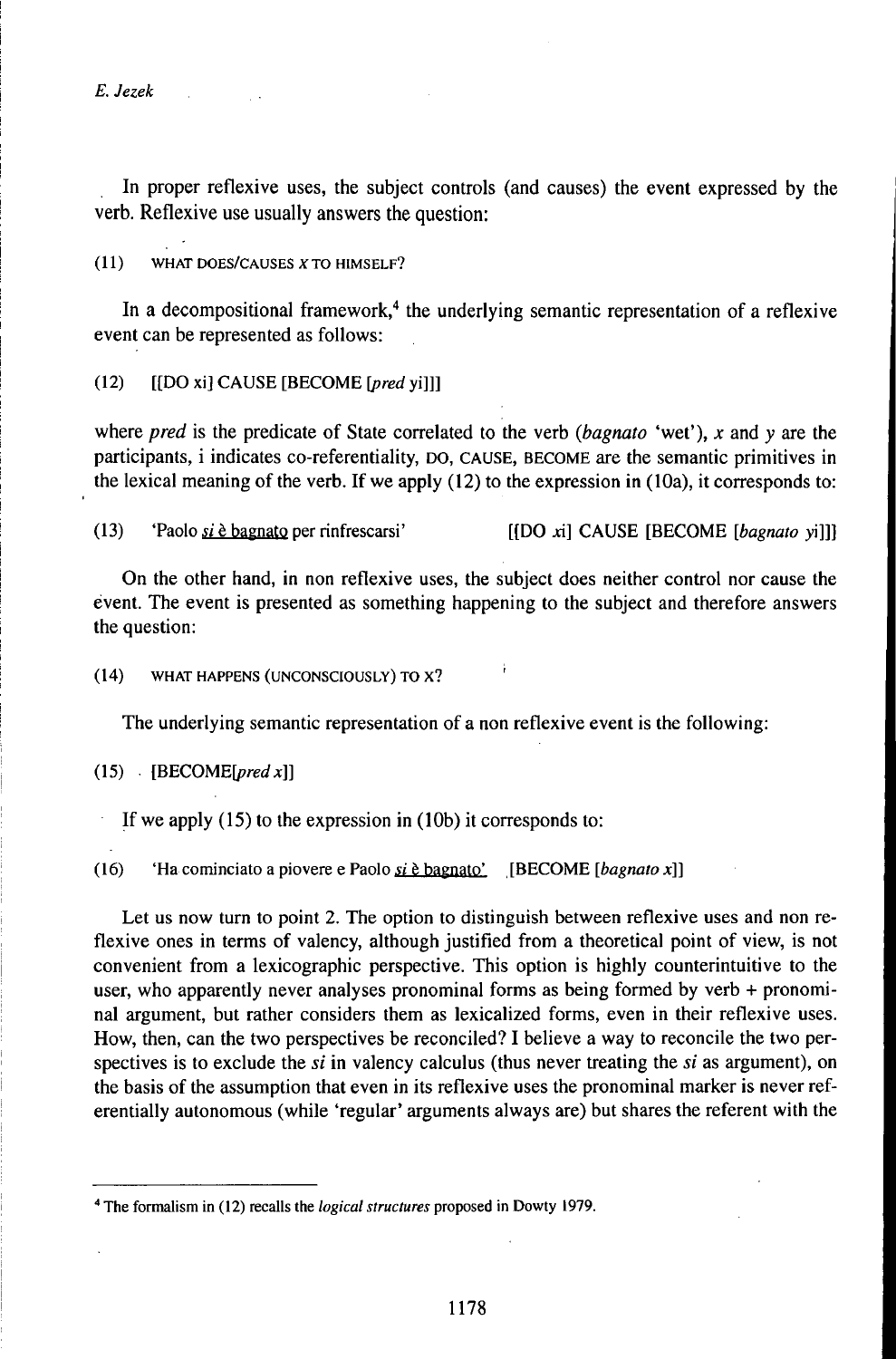first argument (it is co-referential with the first argument). Although in reflexive uses the verb assigns two roles (Agent and Patient), contrary to 'regular' assignments both roles refer to the same entity and the distinction among arguments is, as a result, weakened: the *si* can therefore be considered as a *weak* or *reduced* argument and on this basis be excluded from the valency calculus. The reasons for interpreting *si* as a weak argument in reflexive uses are schematized in Fig. 1, where reflexive events are interpreted as intermediate between twoparticipant and one-participant events:

| semantics |    | 2 participant event                            | reflexive event                         | 1 participant event                |  |
|-----------|----|------------------------------------------------|-----------------------------------------|------------------------------------|--|
| symax     | TR | $[NP_1 VNP_2]$                                 | $[NP_1; st_{2i} V]$                     | <b>INTR</b><br>[NP <sub>i</sub> V] |  |
|           |    | 'Luca lava la macchina'<br>Luca washes the car | 'Luca si lava'<br>Luca washes (himself) | 'Luca scrive'<br>Luca writes       |  |
|           |    |                                                | Figure 1.                               |                                    |  |

If the solution is adopted not to include *si* in valency calculus, the indication of the reflexive use can still be mantained at the level of meaning definition, when appropriate.

#### 6 Conclusions

Valency information is important in lexicographic sources because it clarifies how verbs work in context and therefore acts as a *trait d'union* between lexical semantics and combinatorial properties of lexical items. However, various aspects of argument structure still need to be investigated from a theoretical point of view, in order to constantly improve the understanding of the correlations between the meaning of verbs and their syntactic behaviour. For example, it is necessary to develop a refined grid of argument types in order to account for various kinds of phenomena (incorporated arguments, different kinds of implicit arguments and so on). As for the use of valency models in dictionaries, it is necessary to avoid a strict description of superficial structure, and to promote a representation of valency properties that is closer to the semantic dimension. A strict application of valency-based models is in some cases counterintuitive (as in the case of Italian pronominal verbs) and balanced solutions between theory and practice have to be elaborated case by case..

#### References

## A. Dictionaries

Blumenthal P.-Rovere G. (1998), *Wörterbuch der italienischen Verben: Konstruktionen, Bedeutungen, Übersetzungen,* Stuttgart, Klett.

De Mauro, T. (2000), *GRADlT, GRAnde Dizionario lTaliano dell'uso,* Torino, Utet (with the coll. of G.P. Lepschy e E. Sanguineti) (2nd edition 2003).

Devoto, G., Oli, G.C. (2006), // *Devoto-Oli. Vocabolario della lingua italiana, 2004-2005* (ed. by Luca Serianni e Maurizio Trifone), Firenze, Le Monnier.

Helbig, G., Schenkel, W. (1968), *Wörterbuch zur Valenz undDistribution deutscher Verben,* Leipzig, Enzyklopädie